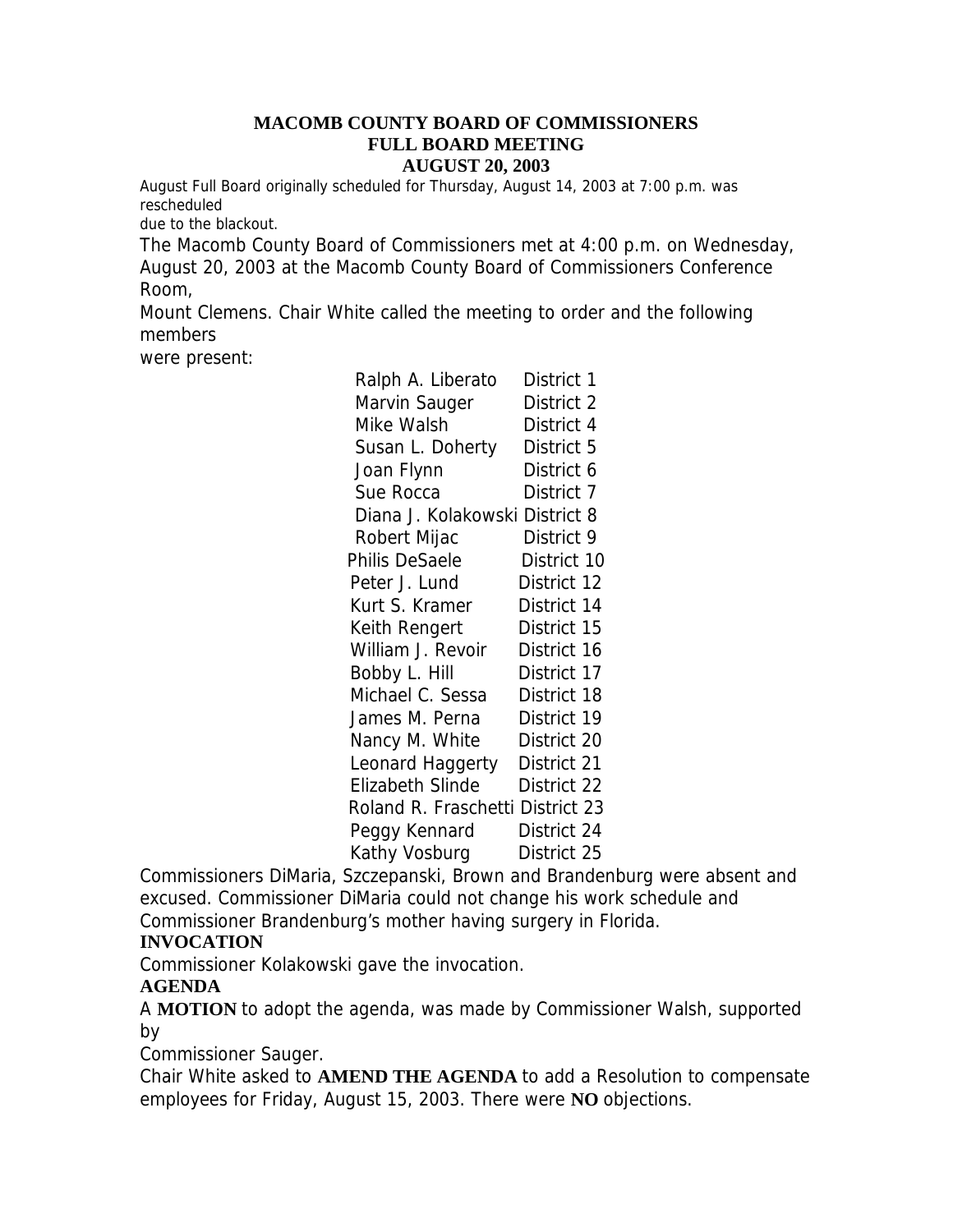Commissioner DeSaele asked to **AMEND THE AGENDA** to add a Resolution Honoring Ann Angelo on the occasion of her retirement from the Sterling Heights Fire Department. There were **NO** objections.

Commissioner Hill asked to **AMEND THE AGENDA** to add a Resolution Honoring

St. Peters Catholic Church in Mount Clemens, Knights of Columbus #744, Cardinal

Dearden Council on the occasion of their 100th Anniversary. There were **NO**  objections.

#### **THE AGENDA AS AMENDED CARRIED. MINUTES**

A **MOTION** to approve the minutes dated July 17, 2003 (Full Board) and August 4,

2003 (Special) was made by Commissioner Perna, supported by Commissioner Revoir, and the **MOTION CARRIED.** 

MACOMB COUNTY BOARD OF COMMISSIONERS - FULL BOARD August 20, 2003

2

## **PUBLIC PARTICIPATION**

None

# **COMMITTEE REPORTS:**

## **PLANNING AND ECONOMIC DEVELOPMENT COMMITTEE – August 5, 2003**

The Clerk read the recommendation from the Planning and Economic Development

Committee and a **MOTION** was made by Chairperson Walsh, supported by Vice-Chairperson Brown, to adopt the committee recommendation.

## 1. APPROVE THE ESTABLISHMENT OF THE MACOMB COUNTY HISTORIC COMMISSION.

# **THE MOTION CARRIED.**

# **JUSTICE & PUBLIC SAFETY COMMITTEE – August 6, 2003**

The Clerk read the recommendation from the Justice & Public Safety Committee and

a **MOTION** was made by Chairperson DiMaria, supported by Vice-Chairperson Fraschetti, to adopt the committee recommendation.

1. ACCEPT AWARD OF \$6,400.00 TO THE CIRCUIT COURT – JUVENILE DIVISION FOR PURCHASE OF FURNITURE AND EQUIPMENT FOR A VICTIM'S ROOM AND THREE VULNERABLE SCREENS FOR COURTROOM TESTIFYING.

# **THE MOTION CARRIED.**

**LEGISLATIVE & ADMINISTRATIVE SERVICES COMMITTEE – August 6,**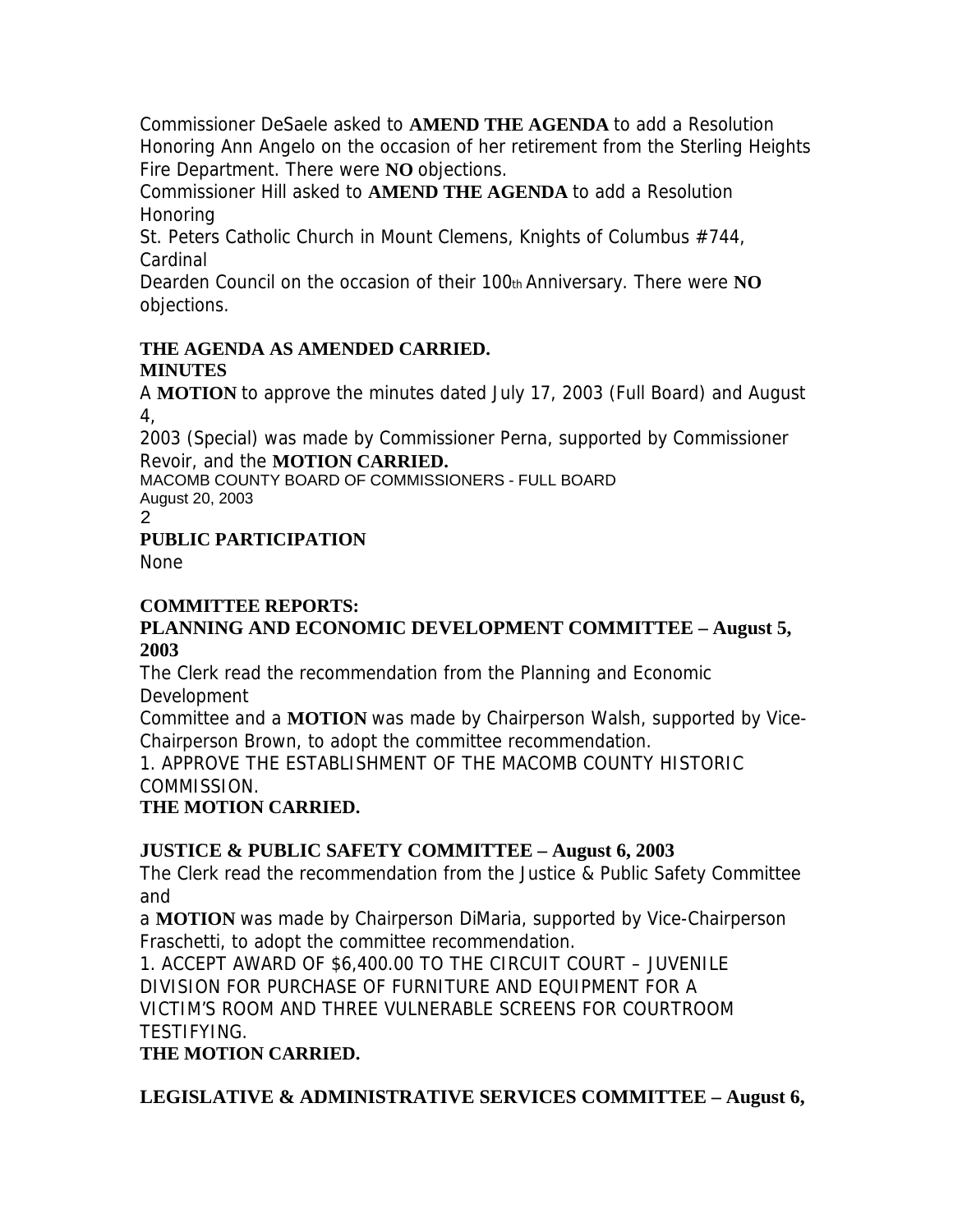# **2003**

The Clerk read the recommendations from the Legislative & Administrative Services

Committee and a **MOTION** was made by Chairperson Szczepanski, supported by Vice-Chairperson Hill, to adopt the committee recommendations.

1. APPROVE THE FOLLOWING MISCELLANEOUS DEPARTMENT REQUESTS: THREE STANDARD DESKTOP PERSONAL COMPUTERS AND THREE 21" MONITORS FOR FRIEND OF THE COURT AT A COST NOT TO EXCEED \$4,618.56; FUNDING IS AVAILABLE IN THE CAPITAL IMPROVEMENT FUND – MIS EQUIPMENT ACCOUNT OF WHICH 67% IS REIMBURSABLE THROUGH THE STATE'S COOPERATIVE REIMBURSEMENT PROGRAM;

SNIFFER TECHNOLOGIES SOFTWARE FOR THE MANAGEMENT INFORMATION SERVICES DEPARTMENT AT A COST NOT TO EXCEED \$19,922.04; FUNDING IS AVAILABLE IN THE CAPITAL IMPROVEMENT FUND – MIS EQUIPMENT ACCOUNT;

ONE STANDARD DESKTOP PERSONAL COMPUTER AND ONE MS OFFICE STANDARD BUSINESS SOFTWARE FOR MACOMB COUNTY COMMUNITY SERVICES AGENCY (MCCSA) AT A COST NOT TO EXCEED \$1,354.32; FUNDING IS AVAILABLE IN THE MCCSA GRANTS – NEW EQUIPMENT ACCOUNT;

THREE STANDARD DESKTOP PERSONAL COMPUTERS, THREE MS OFFICE STANDARD BUSINESS SOFTWARE LICENSES, THREE GROUPWISE LICENSES AND ONE STANDARD NETWORKED LASER PRINTER FOR PROBATE COURT WILLS AND ESTATES DIVISION AT A COST NOT TO EXCEED \$5,717.96; FUNDING IS AVAILABLE IN THE CAPITAL IMPROVEMENT FUND – MIS EQUIPMENT ACCOUNT; AND CISCO SWITCHES FOR THE MACOMB COUNTY YOUTH HOME BUILDING RENOVATIONS PROJECT AT A COST NOT TO EXCEED \$12,980.00; FUNDING IS AVAILABLE IN THE CAPITAL PROJECT MACOMB COUNTY BOARD OF COMMISSIONERS - FULL BOARD August 20, 2003

3

YOUTH HOME RENOVATIONS FUND.

2. AWARD THE BID FOR THE VETERAN SERVICES, VETERANS SYSTEM TO THE BEST QUALIFIED VENDOR, NVO INFORMATION SYSTEMS, INC., WITH A TOTAL PROJECT COST NOT TO EXCEED \$1,755.84; FUNDING IS AVAILABLE IN THE CAPITAL IMPROVEMENT FUND – MIS EQUIPMENT ACCOUNT. 3. AWARD BID 16-03, MACOMB COUNTY YOUTH HOME CABLING RFP, TO THE LOWEST QUALIFIED BIDDER, TELECOM TECHNICIANS, INC., IN THE AMOUNT OF \$61,961.70; FUNDING IS AVAILABLE IN THE MACOMB COUNTY YOUTH HOME RENOVATION/ADDITION FUND.

### **THE MOTION CARRIED.**

## **PERSONNEL COMMITTEE – August 11, 2003**

The Clerk read the recommendations from the Personnel Committee and a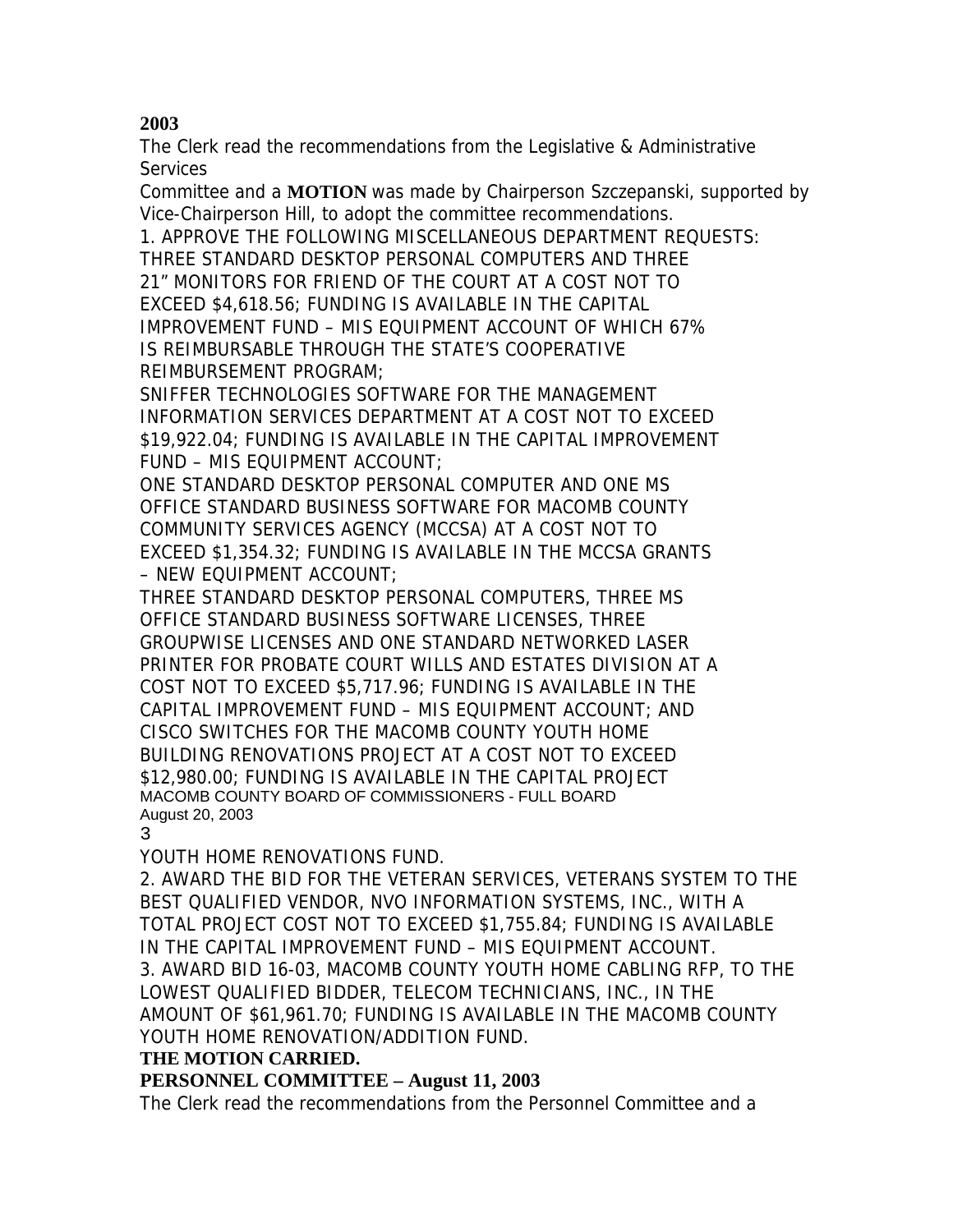**MOTION** was made by Chairperson Mijac, supported by Vice-Chairperson Doherty,

to adopt the committee recommendations.

Commissioner Kramer asked to separate Motions #2, #3 and #4. There were **NO** 

objections.

A vote was taken on the following:

1. RECONFIRM THE FOLLOWING VACANCIES:

1. (1) SECRETARY COMMUNITY MENTAL HEALTH

2. (1) THERAPIST III COMMUNITY MENTAL HEALTH

3. (1) CUSTODIAN FOREMAN FACILITIES & OPERATIONS

4. (1) HOUSEKEEPER I/II FACILITIES & OPERATIONS

5. (1) PAINTER FACILITIES & OPERATIONS

6. (1) COURT RECORDER 42-2 DISTRICT COURT

7. (1) TYPIST CLERK FRIEND OF THE COURT

8. (1) PUBLIC HEALTH NURSE I HEALTH

9. (1) ASSISTANT DIRECTOR LIBRARY

10. (1) TEACHER MCCSA

11. (1) PROGRAM ASSISTANT MSU EXTENSION

12. (1) ASSISTANT PROSECUTOR II PROSECUTING ATTORNEY

13. (2) ASSISTANT PROSECUTOR IV PROSECUTING ATTORNEY

14. (1) JUDICIAL SERVICE OFFICER FRIEND OF THE COURT

5. APPROVE SALARY ADJUSTMENT FOR MARTHA T. BERRY NURSING SUPERVISION POSITIONS.

6. APPROVE THE APPOINTMENT OF AN AD HOC COMMITTEE TO REVIEW HIRING PROCEDURES AND PRACTICES.

7. APPROVE THE RECLASSIFICATION OF ONE ACCOUNT CLERK III POSITION TO ONE ACCOUNT CLERK IV POSITION IN THE TREASURER'S OFFICE.

8. APPROVE THE RECLASSIFICATION OF ONE SPECIALIST II POSITION TO ONE CASE MANAGER II POSITION IN THE COMMUNITY MENTAL HEALTH DEPARTMENT.

9. APPROVE THE RECLASSIFICATION OF ONE PROGRAM COORDINATOR I POSITION TO ONE PROGRAM COORDINATOR II POSITION IN MSU EXTENSION SERVICES.

### **THE MOTION CARRIED.**

### **SEPARATED MOTION**

2. APPROVE THE ADDITION OF ONE CASHIER POSITION IN PROBATE COURT. Commissioner Kramer does not feel a full time additional cashier position in needed

MACOMB COUNTY BOARD OF COMMISSIONERS - FULL BOARD August 20, 2003

4

in Probate Court.

## **THE MOTION CARRIED.**

## **SEPARATED MOTION**

3. **CONFIRM** THE MAGISTRATE APPOINTMENT OF JOSEPH PLAWECKI AT 42ND DISTRICT COURT – DIVISION II.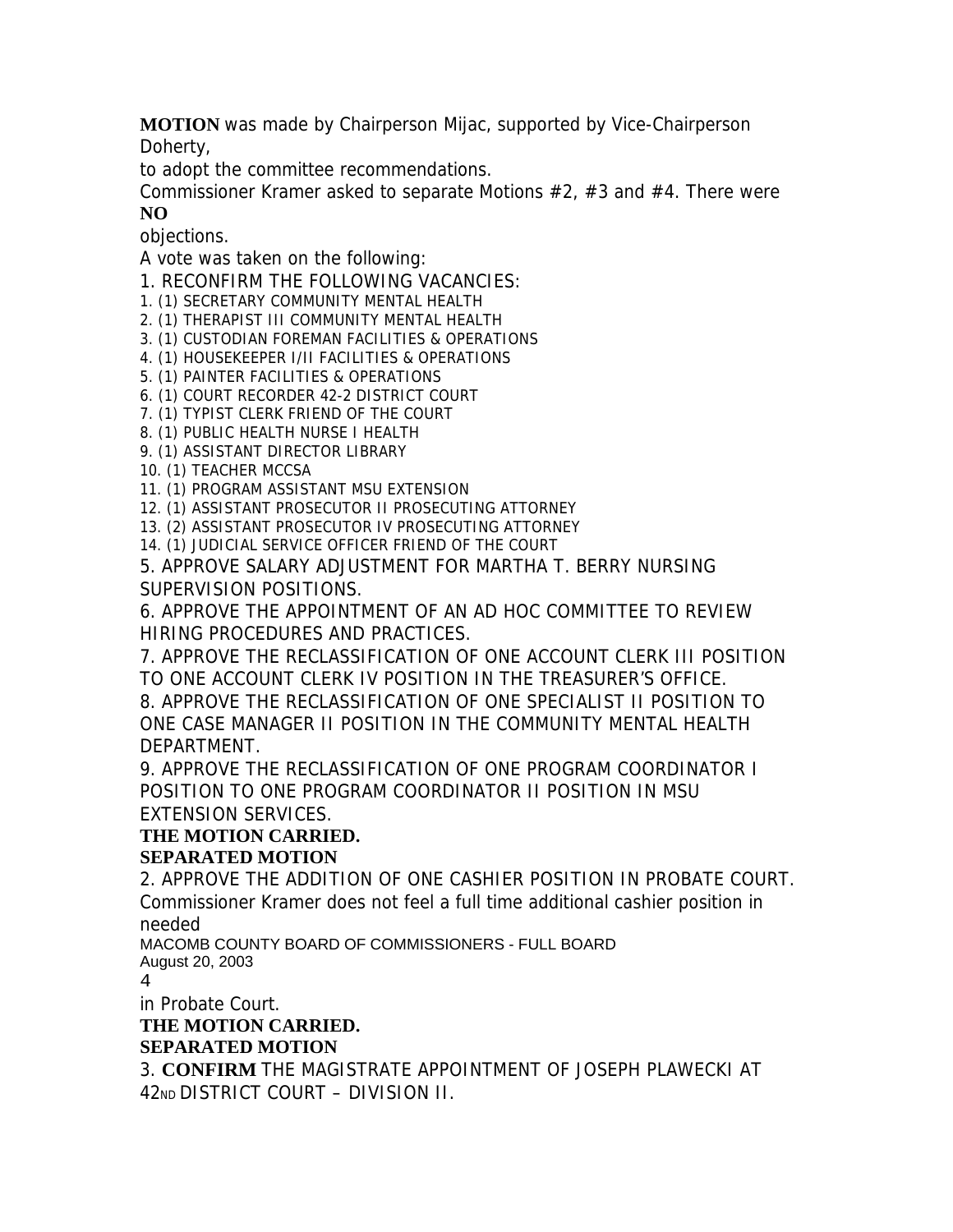Commissioner Kramer indicated that there were no supporting documents for this

appointment.

Commissioner Sessa concurs with Commissioner Kramer.

Commissioner Liberato indicated the salary is already in the budget and is the same

salary as the other magistrates appointed by the Board of Commissioners.

**THE MOTION CARRIED,** with Commissioners Kramer and Sessa voting **NO**. **SEPARATED MOTION** 

4. APPROVE STAND-BY COMPENSATION TO RADIO TECHNICIANS IN THE EMERGENCY SERVICES AND COMMUNICATIONS DEPARTMENT.

Commissioner Kramer indicated there were no figures in the backup material giving

statistics regarding previous overtime.

**THE MOTION CARRIED,** with Commissioners Kramer and Sessa voting **NO**. **BUDGET COMMITTEE – August 12, 2003** 

The Clerk read the recommendations from the Budget Committee and a **MOTION** 

was made by Chairperson Kolakowski, supported by Vice-Chairperson Sessa, to adopt the committee recommendations.

1. AUTHORIZE THE EXPENDITURE OF UP TO \$50,000.00 FOR PROFESSIONAL SERVICES AS NECESSARY TO SUPPORT MACOMB COUNTY'S EFFORT IN RETAINING TACOM AND SELFRIDGE AIR NATIONAL GUARD BASE AS VIABLE INSTALLATIONS IN MACOMB COUNTY AND TO PROMOTE SELFRIDGE AS THE PREFERRED HEADQUARTERS FOR THE OFFICE OF HOMELAND SECURITY – MIDWEST REGION, SUBJECT TO THE APPROVAL OF THE BOARD CHAIR, BOARD VICE-CHAIR, FINANCE CHAIR AND BUDGET CHAIR. FUNDS ARE AVAILABLE IN THE COMMUNITY DEVELOPMENT BLOCK GRANT ACCOUNT.

2. APPROVE THE FOLLOWING:

CONCUR IN THE REQUEST OF THE SHERIFF'S OFFICE AND APPROVE THE RENEWAL OF THE MACOMB AUTO THEFT SQUAD GRANT FOR 2004 AND 2005, REQUIRING A COUNTY MATCH OF \$128,838.00 (2004) AND \$131,296.00 (2005); FUNDING WILL BE AVAILABLE IN THE COUNTY'S BUDGET; AND

CONCUR IN THE REQUEST OF THE PROSECUTOR'S OFFICE AND APPROVE THE RENEWAL OF THE MACOMB AUTO THEFT SQUAD GRANT FOR 2004

AND 2005, REQUIRING A COUNTY MATCH OF \$31,911.25 (2004) AND \$32,962.25 (2005); FUNDING WILL BE AVAILABLE IN THE COUNTY'S BUDGET.

**THE MOTION CARRIED.**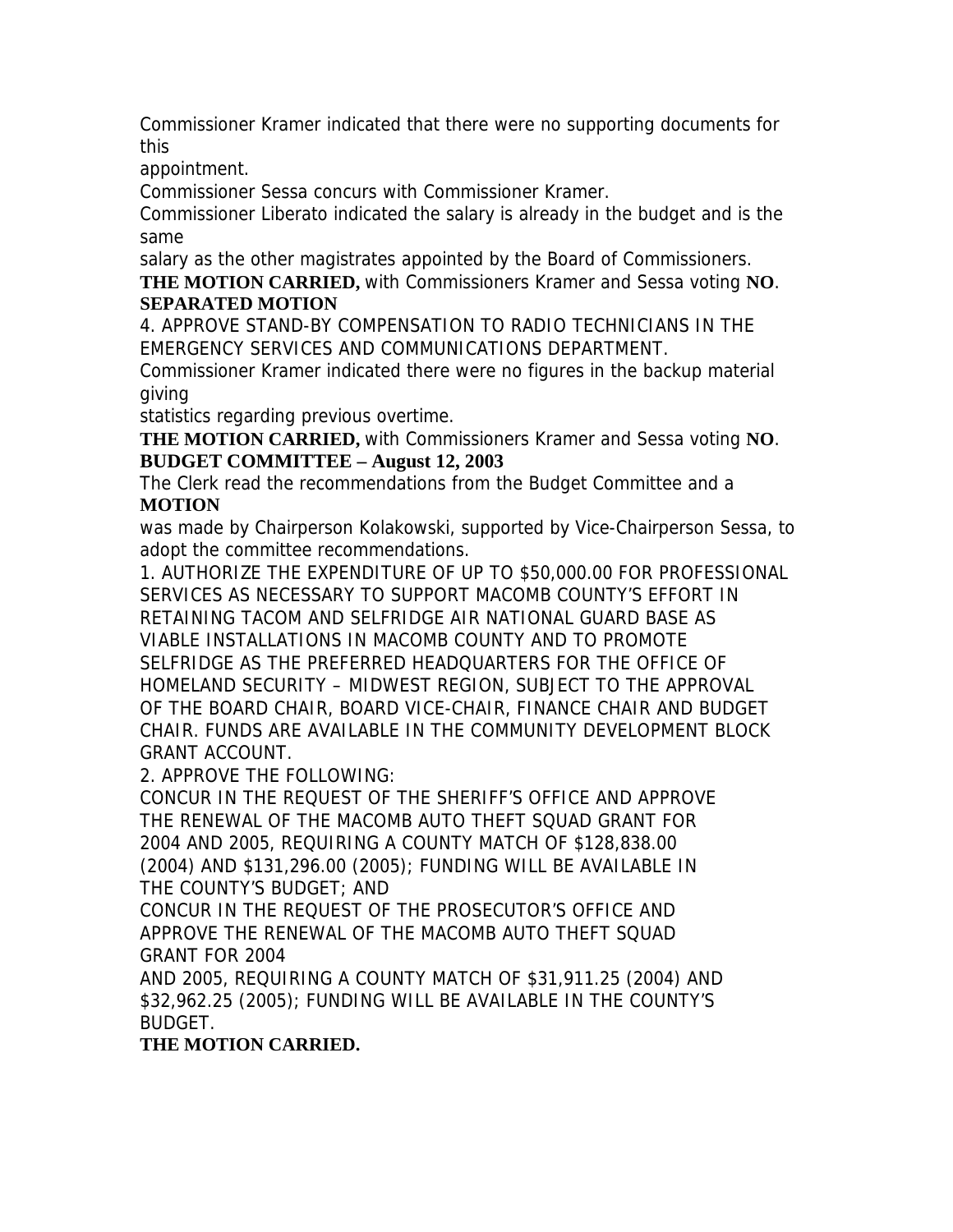MACOMB COUNTY BOARD OF COMMISSIONERS - FULL BOARD August 20, 2003

5

## **FINANCE COMMITTEE – August 13, 2003**

The Clerk read the recommendations from the Finance Committee and a **MOTION** 

was made by Chairperson Revoir, supported by Vice-Chairperson Slinde to adopt the

committee recommendations.

Commissioner Sessa asked to separate Motion #4. There were **NO** objections. A vote was taken on the following:

1. APPROVE THE INTER-DEPARTMENTAL LINE ITEM BUDGET ADJUSTMENTS AS SUBMITTED BY THE FINANCE DEPARTMENT.

2. APPROVE THE MONTHLY BILLS (WITH CORRECTIONS, DELETIONS AND/OR ADDENDA) AND AUTHORIZE PAYMENT; FURTHER, TO APPROVE THE PAYROLL IN THE TOTAL AMOUNT OF \$9,513,795.58, WITH NECESSARY MODIFICATIONS TO THE APPROPRIATIONS.

3. APPROVE AN APPROPRIATION OF \$700.00 TO COVER A SHORTAGE IN A GUARDIANSHIP ACCOUNT AS OUTLINED IN CORRESPONDENCE FROM THE DIRECTOR OF SENIOR CITIZEN SERVICES; FUNDS ARE AVAILABLE IN THE CONTINGENCY ACCOUNT.

## **THE MOTION CARRIED.**

## **SEPARATED MOTION**

4. AUTHORIZE A COPY OF THE PROSECUTING ATTORNEY'S REPORT BE SENT TO ALL PERSONS NAMED IN THE REPORT AND TO AUTHORIZE THE BOARD CHAIR TO SEND A LETTER AND THE REPORT, BY CERTIFIED MAIL, TO COMMISSIONER RAYMUS THREE DAYS PRIOR TO THE RELEASE OF ANY INFORMATION ASKING HIM TO RESPOND WITHIN FIVE WORKING DAYS IF HE WISHES AN OPEN OR EXECUTIVE SESSION TO DISCUSS THE REPORT, SETTING A DATE OF THE MEETING AT THE CALL OF THE CHAIR.

A **MOTION TO AMEND** was made by Commissioner Sessa to include the mailing

date of August 21, 2003, supported by Commissioner DeSaele. There were **NO**  objections.

A **MOTION TO POSTPONE** was made by Commissioner Perna, supported by Commissioner Liberato.

Commissioner Perna stated the Road Commission has been under investigation for

nearly

two years. The Treasury, FBI and the Prosecutor's Office all reported they found no

wrong doing. He feels it is time to put this aside and get on with the county's business.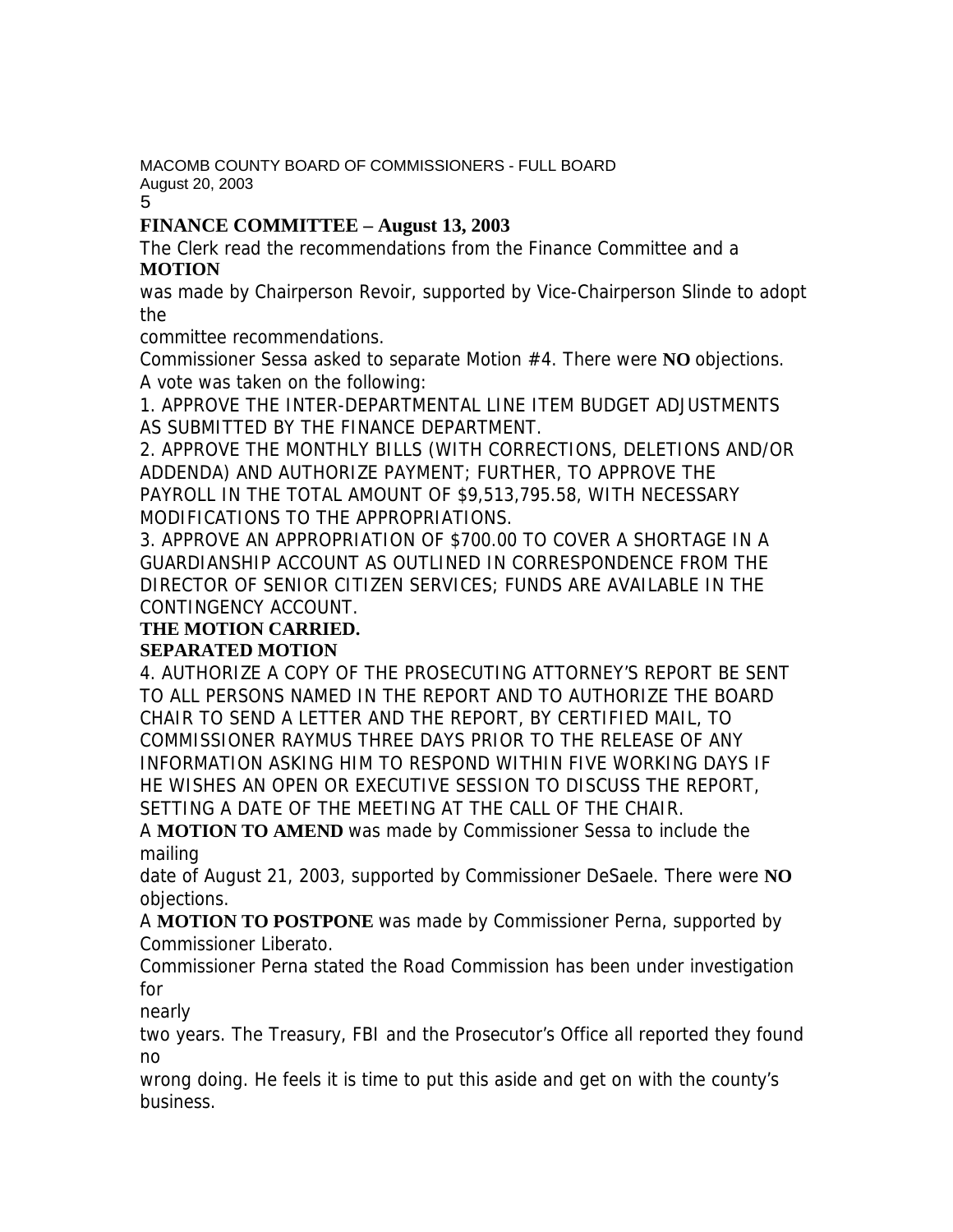A lengthy discussion ensued. **ROLL CALL VOTE ON MOTION TO POSTPONE Yes No**  BRANDENBURG ABSENT BROWN ABSENT DESAELE X DI MARIA ABSENT DOHERTY X FLYNN X FRASCHETTI X HAGGERTY X HILL X KENNARD X

MACOMB COUNTY BOARD OF COMMISSIONERS - FULL BOARD August 20, 2003 6 KOLAKOWSKI X KRAMER X LIBERATO X LUND X MIJAC X PERNA X RENGERT X REVOIR X ROCCA X SAUGER X SESSA X SLINDE X SZCZEPANSKI ABSENT VOSBURG X WALSH X WHITF **X** 

### **TOTAL 7 15**

#### **THE MOTION TO POSTPONE FAILED.**

Commissioner Rengert requested clarification whether all persons named in the report would receive it at their homes or place of employment.

Chair White indicated it would be mailed to their homes.

#### **FRIENDLY AMENDMENT**

Commissioner Lund offered a **FRIENDLY AMENDMENT** to specify the mailing would be three (3) **business** days. There were **NO** objections.

#### **SEPARATED MOTION AS AMENDED**

4. AUTHORIZE A COPY OF THE PROSECUTING ATTORNEY'S REPORT BE SENT TO ALL PERSONS NAMED IN THE REPORT TO THEIR **HOME BY**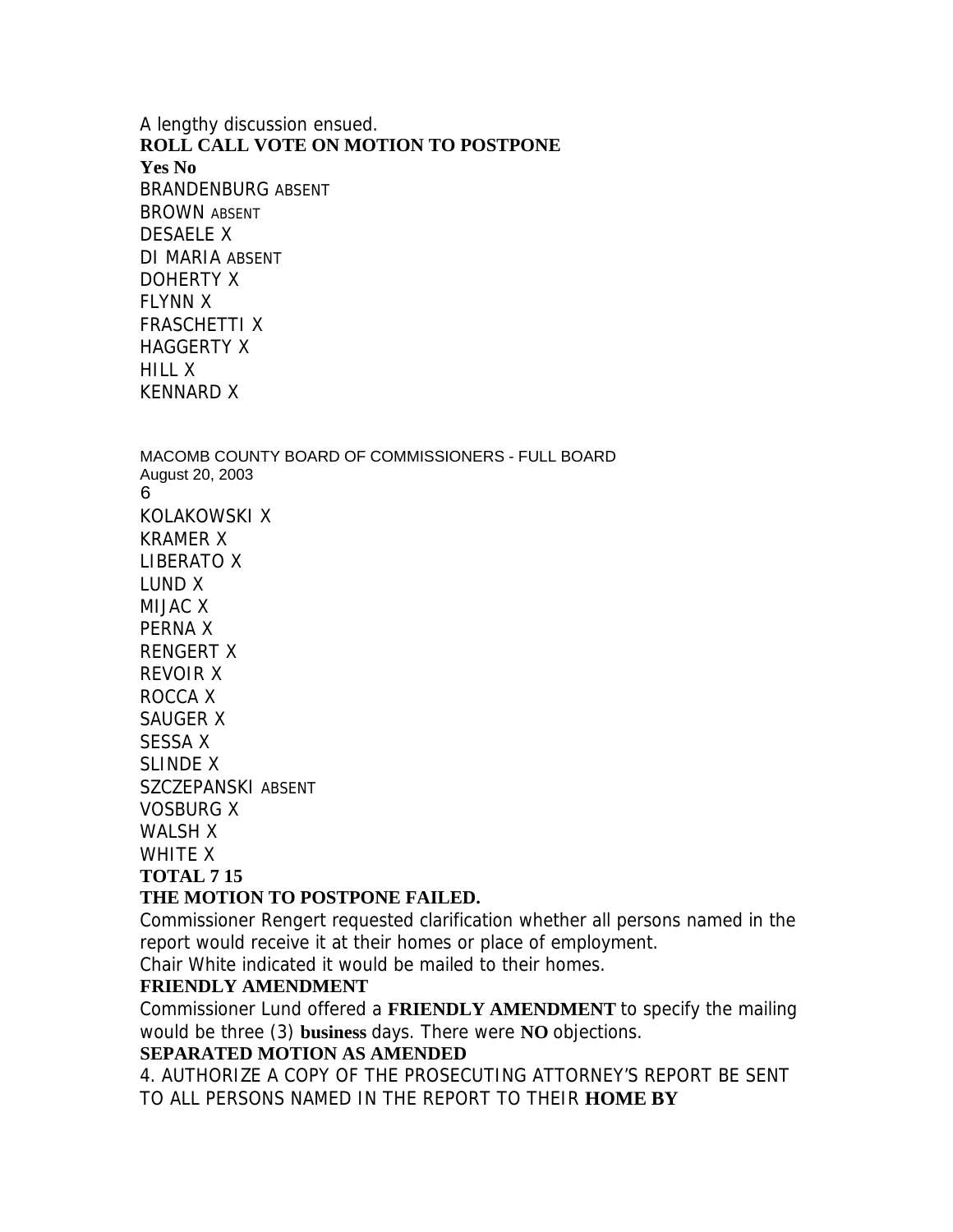**CERTIFIED MAIL ON AUGUST 21, 2003** AND TO AUTHORIZE THE BOARD CHAIR TO SEND A LETTER AND THE REPORT, BY CERTIFIED MAIL **ON AUGUST 21, 2003** TO COMMISSIONER RAYMUS THREE **BUSINESS**  DAYS PRIOR TO THE RELEASE OF ANY INFORMATION ASKING HIM TO RESPOND WITHIN FIVE WORKING DAYS IF HE WISHES AN OPEN OR EXECUTIVE SESSION TO DISCUSS THE REPORT, SETTING A DATE OF THE MEETING AT THE CALL OF THE CHAIR. **ROLL CALL VOTE ON MOTION AS AMENDED** 

**Yes No** 

BRANDENBURG ABSENT BROWN ABSENT DESAELE X DI MARIA ABSENT DOHERTY X FLYNN X FRASCHETTI X HAGGERTY X HILL X KENNARD X KOLAKOWSKI X KRAMER X LIBERATO X LUND X MIJAC X PERNA X RENGERT X REVOIR X

MACOMB COUNTY BOARD OF COMMISSIONERS - FULL BOARD August 20, 2003 7 ROCCA X SAUGER X SESSA X SLINDE X SZCZEPANSKI ABSENT VOSBURG X WALSH X WHITE X **TOTAL 15 7 THE MOTION AS AMENDED PASSED. RESOLUTIONS/TRIBUTES** 

A **MOTION** was made by Commissioner Liberato, supported by Commissioner Flynn, to adopt the Resolutions and Tributes in their entirety.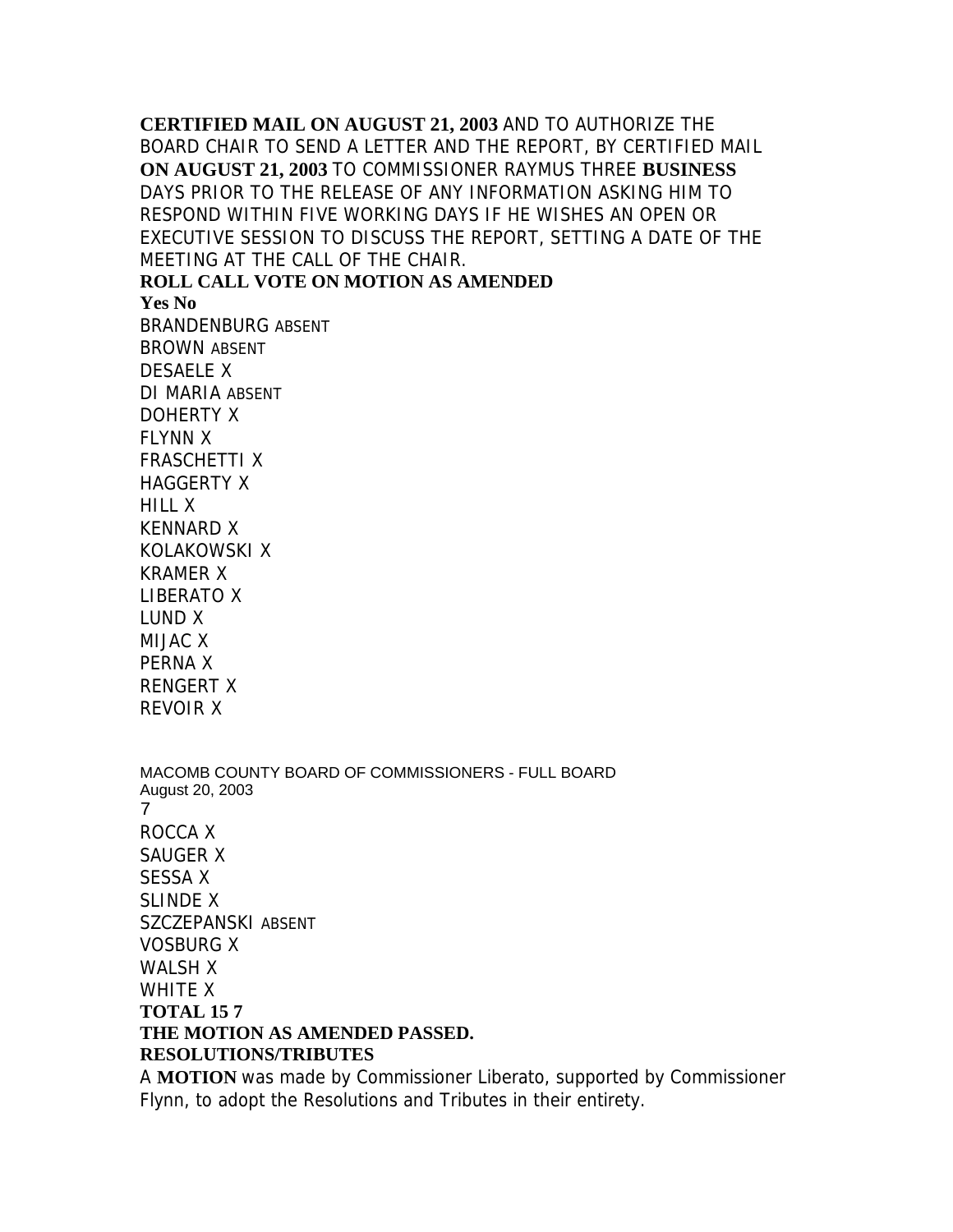Res. No. 03-88 Honoring Warren Woods Baptist Church – 50th Anniversary (offered by Flynn; recommended by Community Services Committee on 8/4/03)

Res. No. 03-89 Honoring Immanuel Lutheran Church – 150th Anniversary (offered by Brandenburg; recommended by Community Services Committee on 8/4/03)

Res. No. 03-87 Grand Opening of Greater New Hope Missionary Baptist Church (offered by Hill and Kramer; recommended by LAS Committee on 8/7/03)

Res. No. 03-90 Full Faith and Credit Resolution for Bond Issue-Sterling Relief Lateral 12B Extension Drain (waived by Operational Services Committee Chairman)

Res. No. 03-92 Commending Dana Camphous Peterson, Honoree of 2003 March of Dimes "Alexander Macomb Citizens of the Year"

Award (offered on behalf of Board; recommended by Finance Committee on 8/13/03)

Res. No. 03-91 Commending Reverend Father Demetrios Kavadas, Honoree of 2003 March of Dimes "Alexander Macomb Citizens of the Year"

Award (offered on behalf of Board; recommended by Finance Committee on 8/13/03)

Res. No. 03-93 Commending the Switalski Family, Honoree of 2003 March of Dimes "Donna Greco Issa Family of the Year" Award (offered on behalf of the Board; recommended by Finance Committee on 8/13/03)

Res. No. 03-94 Commending Utica Police Chief Bruce Bissonnette – Retirement (offered by DeSaele; recommended by Finance Committee on 8/13/03)

Res. No. 03-95 Resolution to Compensate Employees for Friday, August 15, 2003 (offered by White at Full Board on 8/20/03)

Res. No. 03-96 Commending Ann Angelo on the Occasion of her Retirement from the Sterling Heights Fire Department (offered by Desaele at Full Board on 8/20/03)

Res. No. 03-97 Honoring St. Peter Catholic Church #744 Knights of Columbus, John Cardinal Dearden Council on the Occasion of their 100th Anniversary (offered by Hill at Full Board on 8/20/03)

MACOMB COUNTY BOARD OF COMMISSIONERS - FULL BOARD August 20, 2003 8

**THE MOTION CARRIED**. **ITEMS WAIVED TO FULL BAORD BY OPERATIONAL SERVICES COMMITTEE**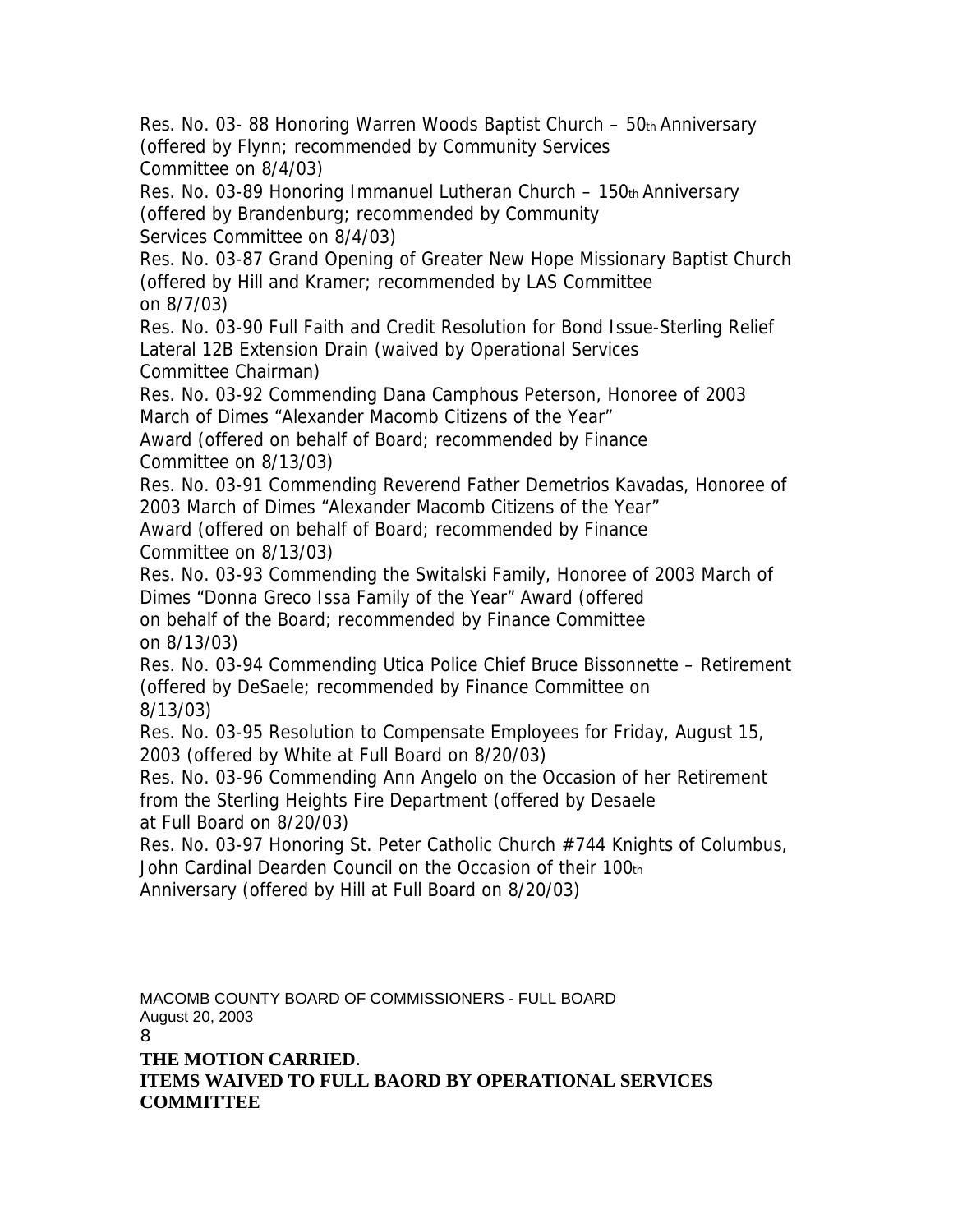### **CHAIRMAN:**

A **MOTION** WAS MADE BY COMMISSIONER FRASCHETTI, SUPPORTED BY PERNA

TO APPROVE IN THEIR ENTIRETY THE FOLLOWING:

### **a) Payment of Invoices (3)**

AUTHORIZE PAYMENT TO EDMUND LONDON AND ASSOCIATES, IN THE AMOUNT OF \$18,979.68 FOR THE MARTHA T. BERRY MEDICAL CARE FACILITY ADDITION AND RENOVATION PROJECT. FUNDS ARE AVAILABLE IN THE CAPITAL BUDGET; AND

AUTHORIZE PAYMENT TO ELLIS DON, INC. IN THE AMOUNT OF \$437,972.26 FOR THE MARTHA T. BERRY ADDITION AND RENOVATION PROJECT. FUNDS ARE AVAILABLE IN THE CAPITAL BUDGET; AND AUTHORIZE PAYMENT TO PROJECT CONTROL SYSTEMS, INC. IN THE AMOUNT OF \$638,619.29 FOR THE YOUTH HOME ADDITION AND RENOVATION PROJECT. FUNDS ARE AVAILABLE IN THE CAPITAL BUDGET.

### b) **Copier Purchases for Board of Commissioners Office**

CONCUR WITH THE PURCHASING MANAGER AND APPROVE THE PURCHASE OF ONE (1) IR-7200 DIGITAL COPY SYSTEM AND ONE (1) IR2800 DIGITAL COPIER FOR THE BOARD OF COMMISSIONERS OFFICES FROM OUR CONTRACTED VENDOR, IKON OFFICE SOLUTION WITH STATE OF MICHIGAN PRICING OF \$17,806.00 AND 6,797.00. FUNDS ARE AVAILABLE FROM THE CONVENIENCE COPIER FUND.

#### c) **Award of Chiller Replacement Project-Court Building**

AWARD THE CHILLER REPLACEMENT PROJECT-COURT BUILDING TO THE LOW BIDDER, W.J. O'NEIL COMPANY, IN THE AMOUNT OF \$973,000.00. FUNDS FOR THIS PROJECT ARE AVAILABLE IN THE CAPITAL BUDGET.

#### **THE MOTION CARRIED.**

### **ITEM WAIVED TO FULL BOARD BY COMMUNITY SERVICES COMMITTEE**

### **CHAIRMAN:**

A **MOTION** WAS MADE BY COMMISSIONER FLYNN, SUPPORTED BY COMMISSIONER RENGERT THAT THE BOARD OF COMMISSIONERS CREATE AN AD

HOC COMMITTEE ON HOMELESSNESS AND AUTHORIZE THE DEPARTMENT OF PLANNING AND ECONOMIC DEVELOPMENT TO WORK WITH THE MACOMB HOMELESS COALITION ON REVISIONS AND IMPROVEMENTS TO IT'S CONTINUUM

OF CARE PLAN. FURTHER, THE DEPARTMENT SHALL INVESTIGATE FUNDING ASSISTANCE AVAILABLE THROUGH THE COMMUNITY DEVELOPMENT BLOCK GRANT AND HOME INVESTMENT PARTNERSHIP PROGRAMS, AND THE **MOTION** 

### **CARRIED.**

**PURCHASE OF PRIOR SERVICE TIME (Amy Follebout)** 

A **MOTION** WAS MADE BY COMMISSIONER LIBERATO, SUPPORTED BY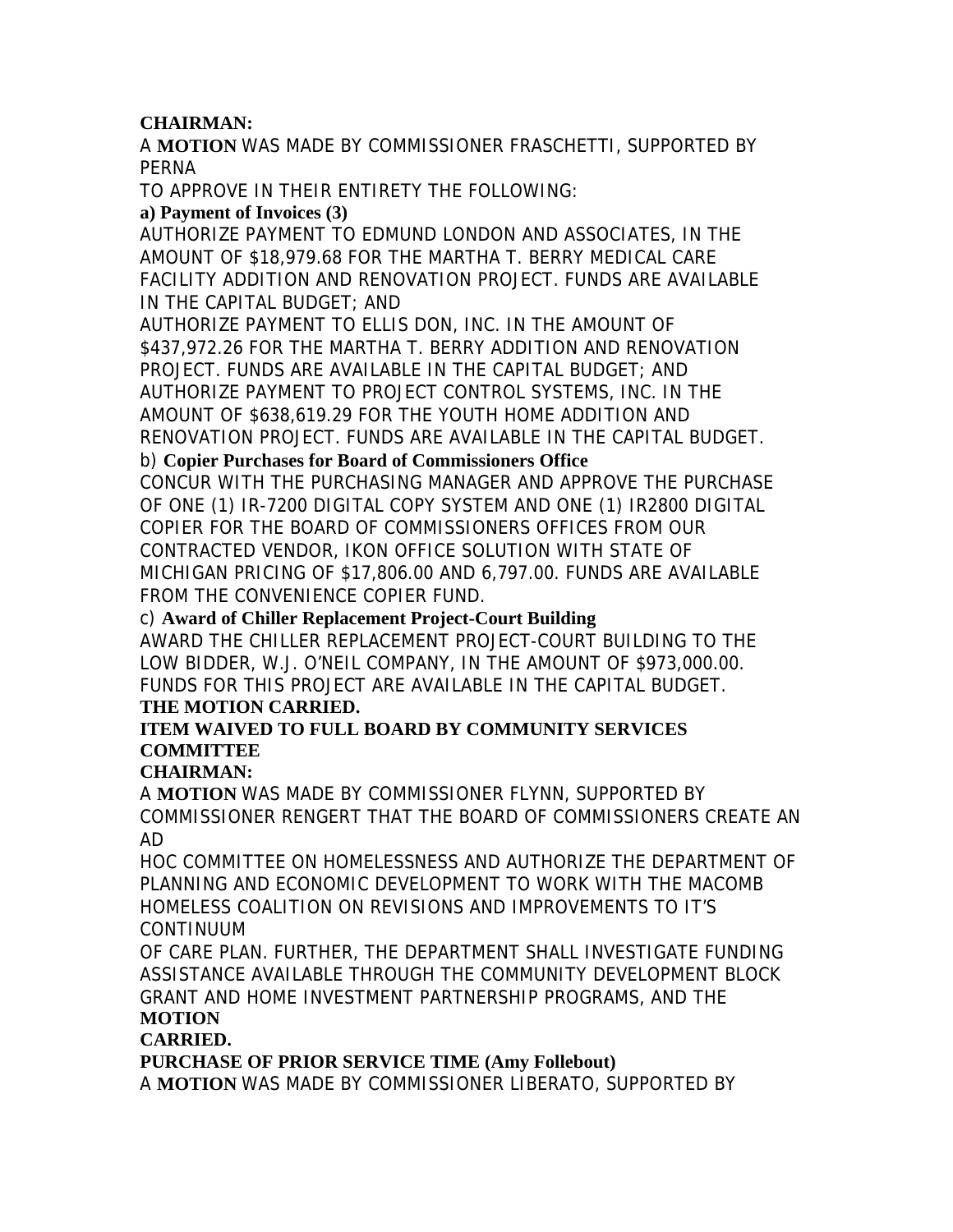COMMISSIONER DOHERTY TO APPROVE THE PURCHASE OF PRIOR SERVICE TIME

FOR AMY FOLLEBOUT, AND THE **MOTION CARRIED. APPOINTMENT** 

# a) **COMMUNITY CORRECTIONSADVISORY BOARD**

A **MOTION** WAS MADE BY COMMISSIONER FRASCHETTI, SUPPORTED BY COMMISSIONER SLINDE TO APPROVE THE RECOMMENDATION OF THE BOARD CHAIR AND MAKE THE FOLLOWING APPOINTMENT TO THE COMMUNITY CORRECTIONS ADVISORY BOARD:

MACOMB COUNTY BOARD OF COMMISSIONERS - FULL BOARD August 20, 2003

9

♦ Police Chief Barnett Jones, Sterling Heights to replace retiring Chief Joseph Palazzola

♦ Commissioner Keith Rengert to replace Commissioner Marv Sauger who has resigned the Board

# **THE MOTION CARRIED.**

## **NEW BUSINESS**

Commissioner Sessa indicated he received a letter marked personal/confidential from a Road Commission employee unsigned. He plans to review it and distribute to all commissioners. This letter speaks to the hiring practices at the Road Commission.

Commissioner DeSaele spoke in regard to the Macomb County Health **Department** 

closing restaurants in Macomb County during the blackout. She feels they did what

was in the best interest of residents. Admits a problem in procedures and is confident at next months committee meeting they will find a solution to the procedural problem.

Commissioner Lund announced first meeting of Ad Hoc Committee to review hiring

practice and procedures is Friday, August 29, 2003 at 9:00 a.m. He also indicated

he was at the Sheriff Department during the blackout and there are definite problems with the sewage system. Thanks to Freedom Hill lending the Sheriff Department a generator it was not as bad as it could have been. Thanked and commended Louis Mioduszewski, Director of Emergency Management and his staff

on the excellent job handling the situation.

Commissioner Flynn requested the Rules Committee look into the procedure on appointments. The 2005 elected commissioners should be making the appointments

for the Road Commissioners.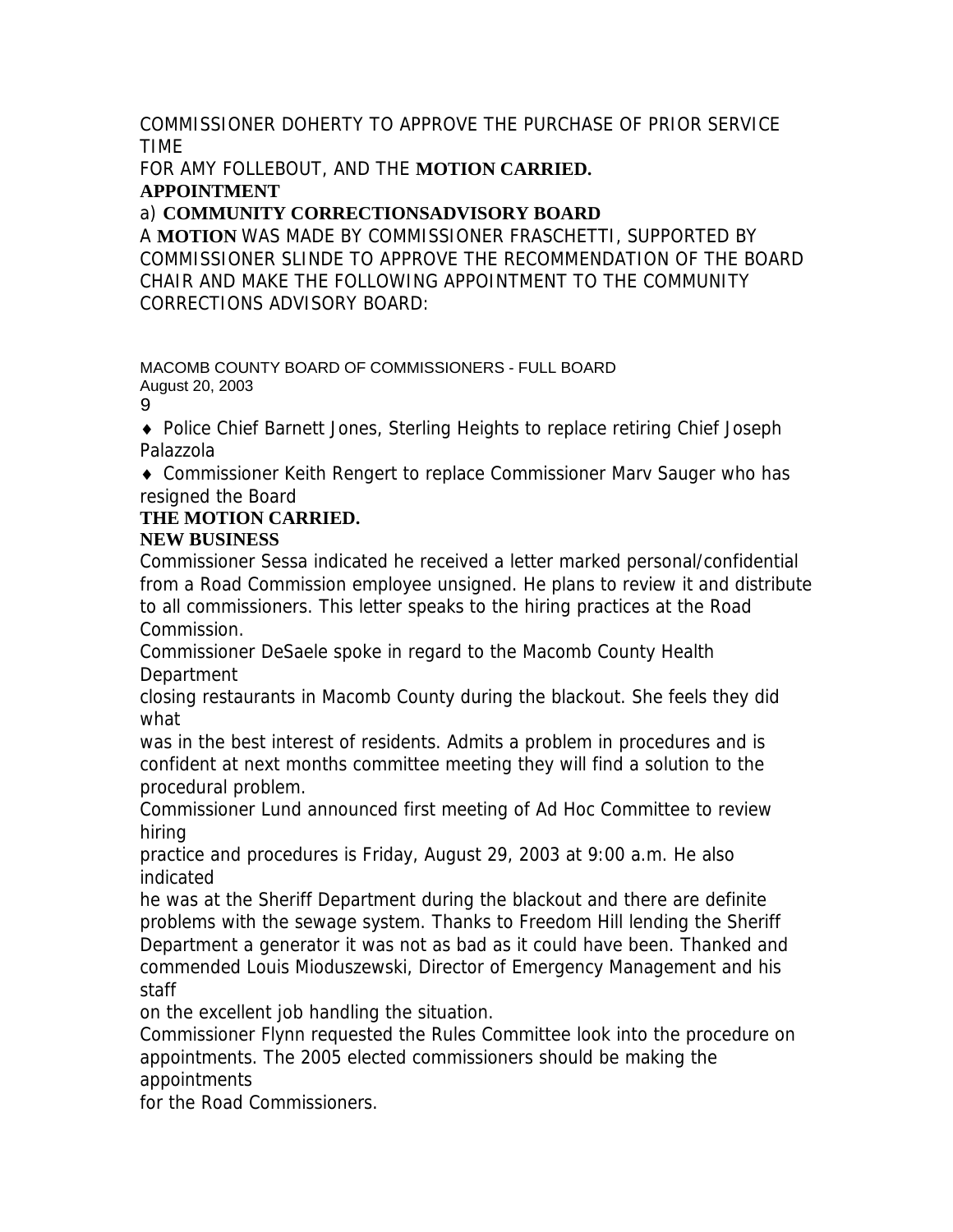Commissioners Sauger and Doherty also thanked Louis Mioduszewski, his staff, all

the county employees and especially Freedom Hill for the generator.

Commissioner Rengert announced he has come out of retirement. He took a position with State Senator Alan Sanborn as a liaison in the Mt. Clemens area. Commissioner Slinde feels the county should have a radio station to call that would

inform the employees/citizens of emergencies and building closings in Macomb County.

Commissioner Kramer suggests considering alternative water supplies for citizens as

well as animals in agricultural areas.

## **PUBLIC PARTICIPATION**

## **Jim Sage, Sajos Restaurant, 31531 Gratiot, Roseville**

Indicated he obeyed the Health Department's order to close the restaurant until the

water ban was lifted. The restaurant owners who obeyed the ruling lost thousands

of dollars. He would like to know is going to happen to the restaurants that did not

obey the shut down order.

## **ROLL CALL ATTENDANCE**

Ralph A. Liberato District 1 Marvin Sauger District 2 Mike Walsh District 4 Susan L. Doherty District 5 Joan Flynn District 6 Sue Rocca District 7 Diana J. Kolakowski District 8 Robert Mijac District 9 Philis DeSaele District 10

MACOMB COUNTY BOARD OF COMMISSIONERS - FULL BOARD August 20, 2003 10 Peter J. Lund District 12 Kurt S. Kramer District 14 Keith Rengert District 15 William J. Revoir District 16 Bobby L. Hill District 17 Michael C. Sessa District 18 James M. Perna District 19